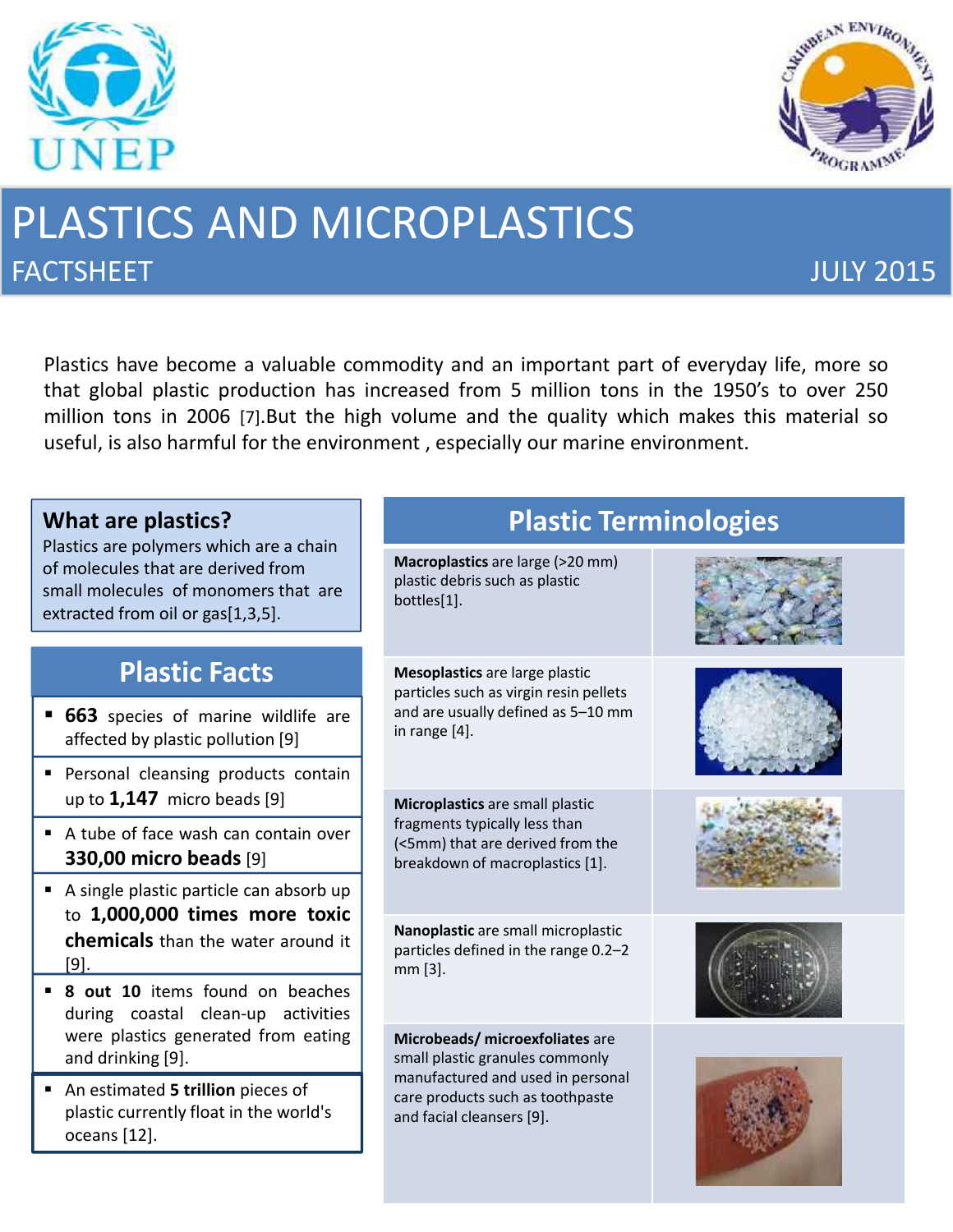#### **Sources of plastics and micro plastics in the Wider Caribbean Region**

- The effluent from sewage and storm water generated in urban areas contains a significant amount of plastic. This pose some difficulties for treatment because many sewage treatment plants are not able to capture and treat plastic materials that are less than .5mm in diameter [3,5]. With approximately 85% of direct discharge of untreated waste water from the WCR into the Caribbean Sea [11], then plastics and micro plastics become an even greater threat to the marine environment.
- Coastal tourism and commercial fishing industries generates approximately 20% of plastics found within the marine environment [10]. The economic dependence of countries within the WCR on these industries has resulted in the continued spread of this problem in the marine environment.
- Manufacturing of packaging waste for single and short term use has generated a significant amount of plastic marine litter.
- Personal care items such as facial cleansers , toothpaste among other items that are used daily are laden with more than a 1000 plastic micro beads per item. This eventually become apart of the effluent from household waste and sewage.

#### **The impact of plastics and micro plastics pollution in the Wider Caribbean Region**

- Microplastics have the potential to move up through the food web and the potential to move onto the dinner plate. Studies have shown that micro plastic particles consumed by zooplanktons were found in salmons and whales and other species. Some studies suggest that juvenile salmon can ingest two to seven micro plastic particles per day, while adult salmon can ingest up to 91 particles per day [6]. The research was however speculative on the dangers of this transfer to human beings. Nonetheless, the risk of exposure to toxic substances found in plastics are a cause for concern.
- The consumption of plastics and microplastics by marine animals can leads to false satiation , starvation and death [1,6].
- Marine animals can become entangled in plastics derived from fishing net and trawlers which can be fatal. Additionally the entrapment of fish 'ghost fishing' in lost and abandoned fishing gear can have a large economic and environmental cost [1].
- Plastics and microplastics are composed of harmful substances such as antimicrobials, hydrocarbons and flame retardants which can cause significant changes in marine and biodiversity health [4,5].
- Plastics can serve as a substrate for transporting invasive and harmful species which can threaten marine diversity of the region [1].
- Floating and submerged plastics can destroy important nursery habitats by interfering with or smothering its inhabitants [8].
- Marine debris such as plastics can cause losses in aesthetic values of tourist attraction which in turn can result in substantial economic loss [2].